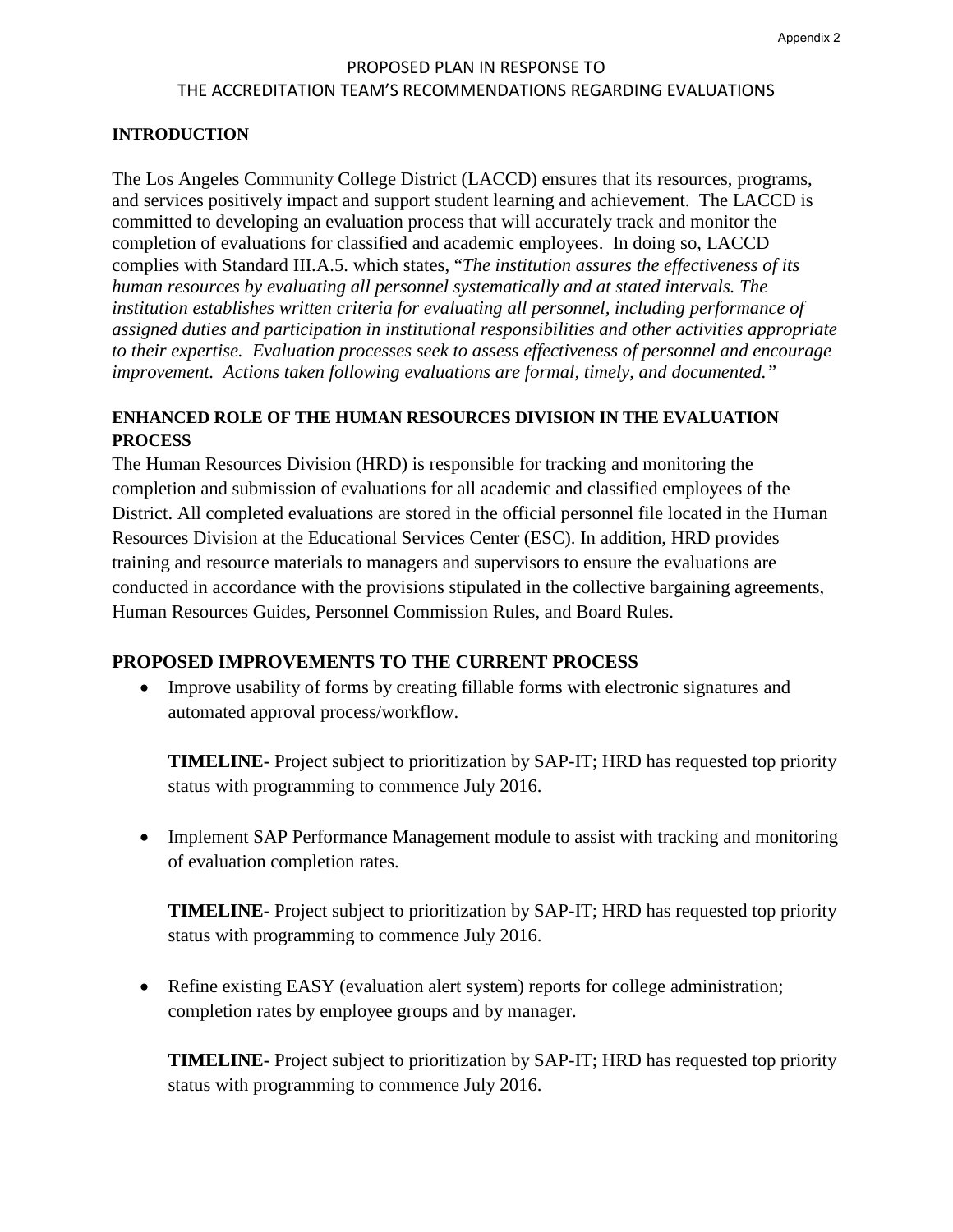# PROPOSED PLAN IN RESPONSE TO THE ACCREDITATION TEAM'S RECOMMENDATIONS REGARDING EVALUATIONS

• Change evaluation date for all classified to fiscal year with alerts initiated in May

**TIMELINE-** Project subject to prioritization by SAP-IT; HRD has requested top priority status with programming to commence July 2016.

• Develop resource materials and tailored trainings on performance management for managers and supervisors, in conjunction with the unions and the Personnel Commission.

## **TIMELINE-** January 2017

- Change evaluation date for all classified to fiscal year with alerts initiated in May
- Increase accountability with managers and supervisors by adding a staff evaluation completion/compliance rating to their respective evaluation forms; SEIU 721, Teamsters, Classified Managers, VPs, and Sr. Executives.

**TIMELINE-** July 2016 for unrepresented groups; for represented groups, issue will be addressed with the various unions during the next cycle of negotiations.

• Add Student Learning Outcome (SLO) and Service Area Outcome (SAO) language to dean job description, job duty statement, and evaluation form to include measures as set forth in Accrediting Commission for Community and Junior Colleges (ACCCJC) Standard III(A.)(6).

**TIMELINE-** Memorandum of Understanding (MOU) between District and union drafted to address evaluation form; job description and job duty statement will be addressed with the union in the upcoming months.

• Add evaluation review period to faculty evaluation forms.

**TIMELINE-** issue will be addressed with the union during the next cycle of negotiations.

• Develop recommended practice for faculty evaluation schedule.

**TIMELINE-** July 2016

## **STAFFING**